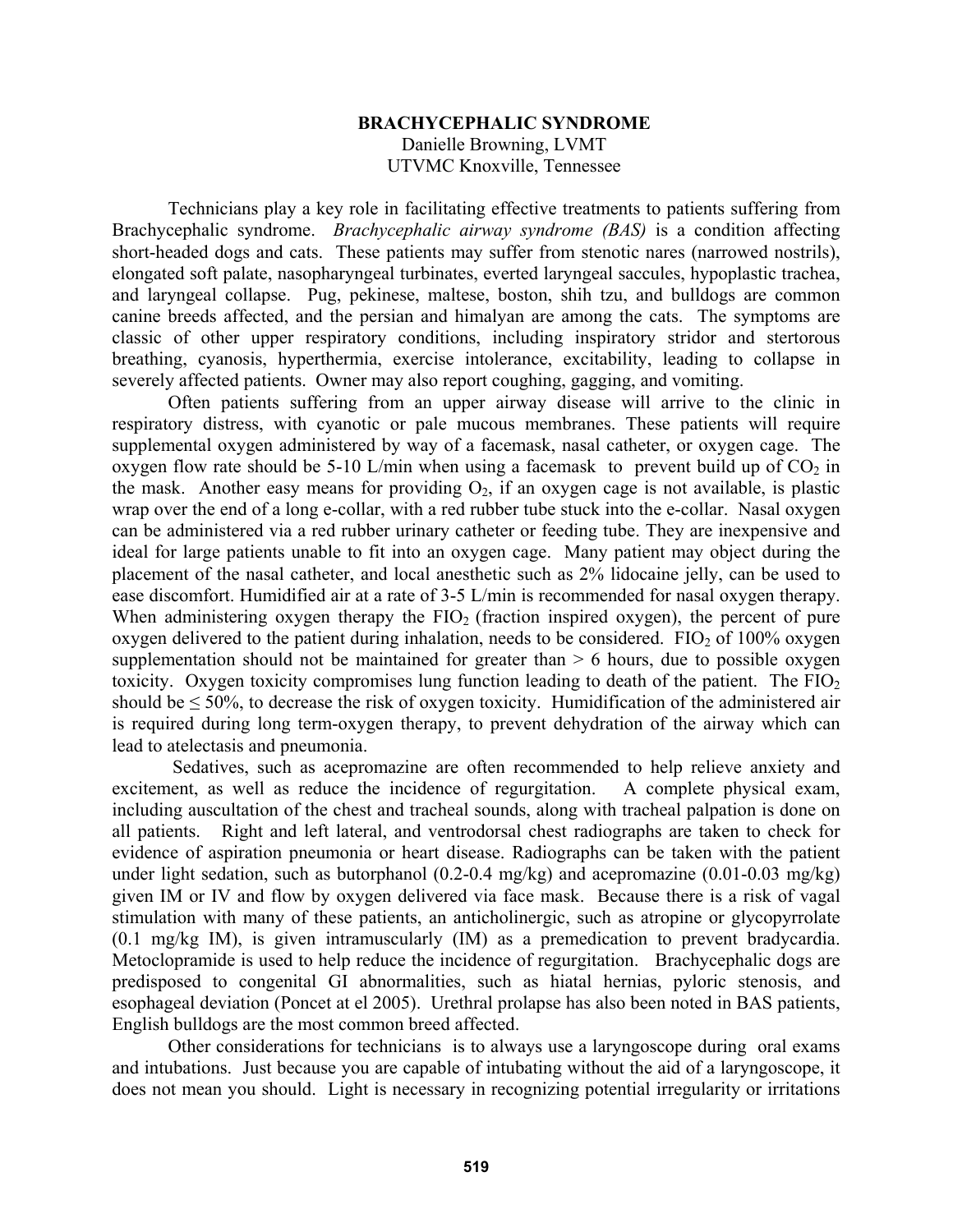of the oral cavity, that may be missed in the dark. Always have oxygen and a variety of endotracheal tubes (ETT) available when administering sedation to patients affected by airway disease, often the ETT size is overestimated for patients with hypoplastic tracheas. It is helpful to have a rigid stylet, such as a polypropylene urinary catheter, to aid in the intubations of cats or small dogs. Many of these patients are administered steroids, so nonsteroidial antiinflammatory drugs, NSAIDS, should be avoided due to the risk of GI ulceration that can lead to gastric perforation.

 Medical management is primarily targeted to reduce clinical signs. Dogs with exercise intolerance may need to be placed on a prescription reduced calorie diet to facilitate weight loss. It is imperative that owners understand the importance of maintaining a healthy weight .

 When the airway is obstructed and the amount of air required by the lung is not achieved, the pressure on the area is increased. The increase in pressure acts like a vacuum and pulls on the surrounding tissues. Stenotic nares greatly reduces the amount of air the patient can breathe. Surgical treatment is required to resolve the clinical signs. The surgery option available for stenotic nares varies but the ultimate result is the same, a larger nasal passage. Surgical repair is recommended at 3 -4 months (Koch 2003) of age, but can be done as early as 9 weeks in clinically affected patients. The sooner stenotic nares are fixed, the less likely the patient will have to be treated for elongated soft palate and everted laryngeal saccules. This is particularly true for Shih Tzu, pugs, Boston's, Pekinese, Persians. An alar fold resection can be performed on really young dogs because the alar folds are too small to allow primary wedge removal and closure. Laser can be used, however the owner should be warned the nares will be white afterwards but will turn back to the original color (usually black) within 2-4 months.

 Dogs with elongated soft palates will suck the soft palate back during inspiration, covering the larynx. A computed topography (CT) evaluation of the soft palates of brachycephalic breeds were shown to be thicker than non-brachycephalic breeds (Grand and Bureau 2005). The soft palate it considered too long if it hangs down 1-3mm below the level of the epiglottis. During a soft palate resection surgery the patient is intubated, positioned in sternal recumbancy and the head is elevated so the mandible (lower jaw) can hang open. The redundant palatal tissue is excised, traditionally, by a cut and sutures technique, and a 4-0 monofilament absorbable suture (i.e. poliglecaperone 25) is placed to control hemorrhage (bleeding). Laser and radiofrequency cautery are both acceptable alternatives, often much faster than the traditional method and similar clinical outcomes. The room should be equipped with an air scavenging system, when using the alternative methods, to pull the smoke away from the surgical team. Safety eye protection needs to be worn by all the members of the surgical team, including anesthesia, with the use of the laser.

 Laryngeal saccules are located behind the arytenoid cartilages, and when everted they block the opening of the larynx. The surgeon may elect to remove the saccules if they are significantly blocking the airway. Often the patient needs to be extubated for this procedure, so IV anesthetics (i.e. Propofol) should be available during this procedure. The surgeon can simply remove the saccules with long scissors or cup-biopsy forceps. Nasopharyngeal turbinates can be ablated with a laser by way of an endoscope, however it is difficult and is not routinely performed. There is no surgical treatment for hypoplastic trachea.

 BAS patients are at risk for aspiration pneumonia when heavily sedated. In dogs the aspiration can be silent, so a rapid recovery and late ETT extubation is recommended. If there are any concerns, the patient's neck is shaved and prepped in case an emergency tracheostomy is needed. Owners are instructed to use an Elizabethan collar to prevent facial rubbing after